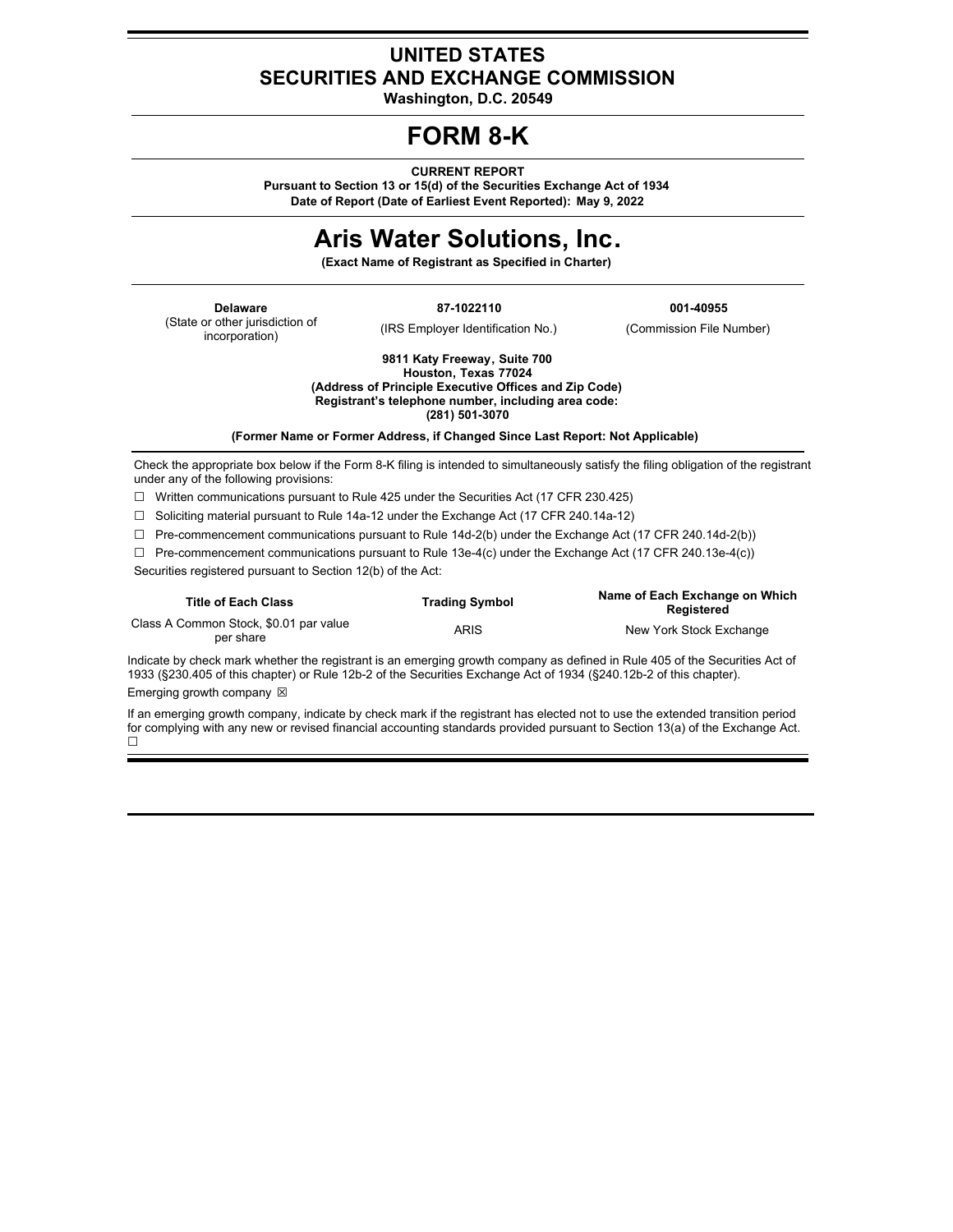#### **Item 2.02. Results of Operations and Financial Condition.**

On May 9, 2022, Aris Water Solutions, Inc. issued a press release announcing its operating and financial results for the quarter ended March 31, 2022. A copy of the press release is furnished as Exhibit 99.1 hereto and incorporated by reference herein.

The information in this Item 2.02, including Exhibit 99.1 to this Current Report on Form 8-K, is being furnished and shall not be deemed "filed" for purposes of Section 18 of the Securities Exchange Act of 1934, as amended (the "Exchange Act"), or otherwise subject to the liabilities of that section, nor shall it be deemed incorporated by reference in any filing under the Securities Act of 1933, as amended, or the Exchange Act, except as shall be expressly set forth by specific reference in such a filing.

#### **Item 9.01. Financial Statements and Exhibits.**

(d) Exhibits.

| <b>Exhibit</b> |                                                                                          |
|----------------|------------------------------------------------------------------------------------------|
| <b>Number</b>  | <b>Description</b>                                                                       |
| 99.1           | Press release of Aris Water Solutions, Inc. dated May 9, 2022.                           |
| 104            | Cover Page Interactive Data File (formatted in Inline XBRL and contained in Exhibit 101) |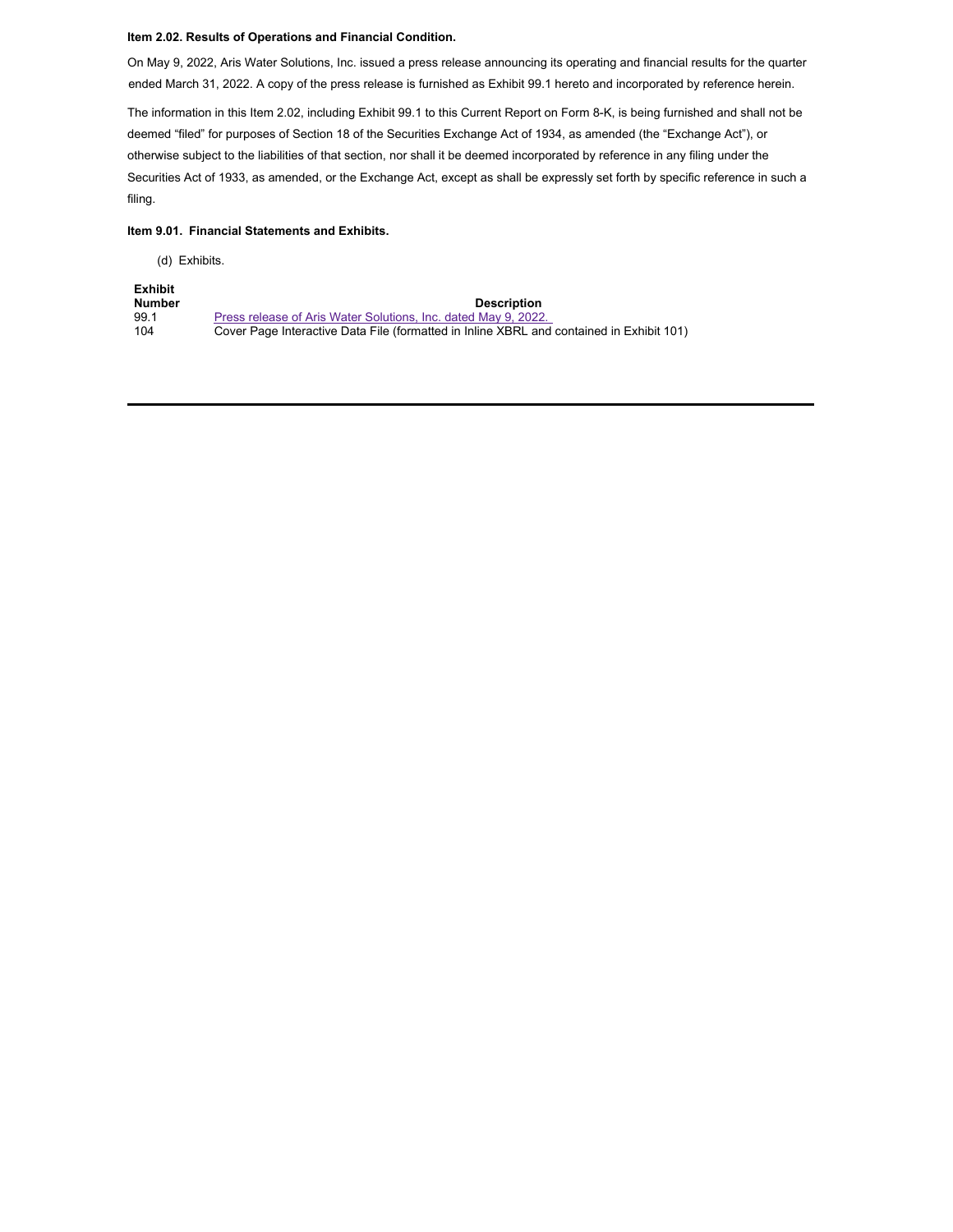#### **SIGNATURES**

Pursuant to the requirements of the Securities Exchange Act of 1934, the registrant has duly caused this report to be signed on its behalf by the undersigned hereunto duly authorized.

Date: May 9, 2022

# **ARIS WATER SOLUTIONS, INC.**

By: /s/ Brenda R. Schroer Name: Brenda R. Schroer Title: Chief Financial Officer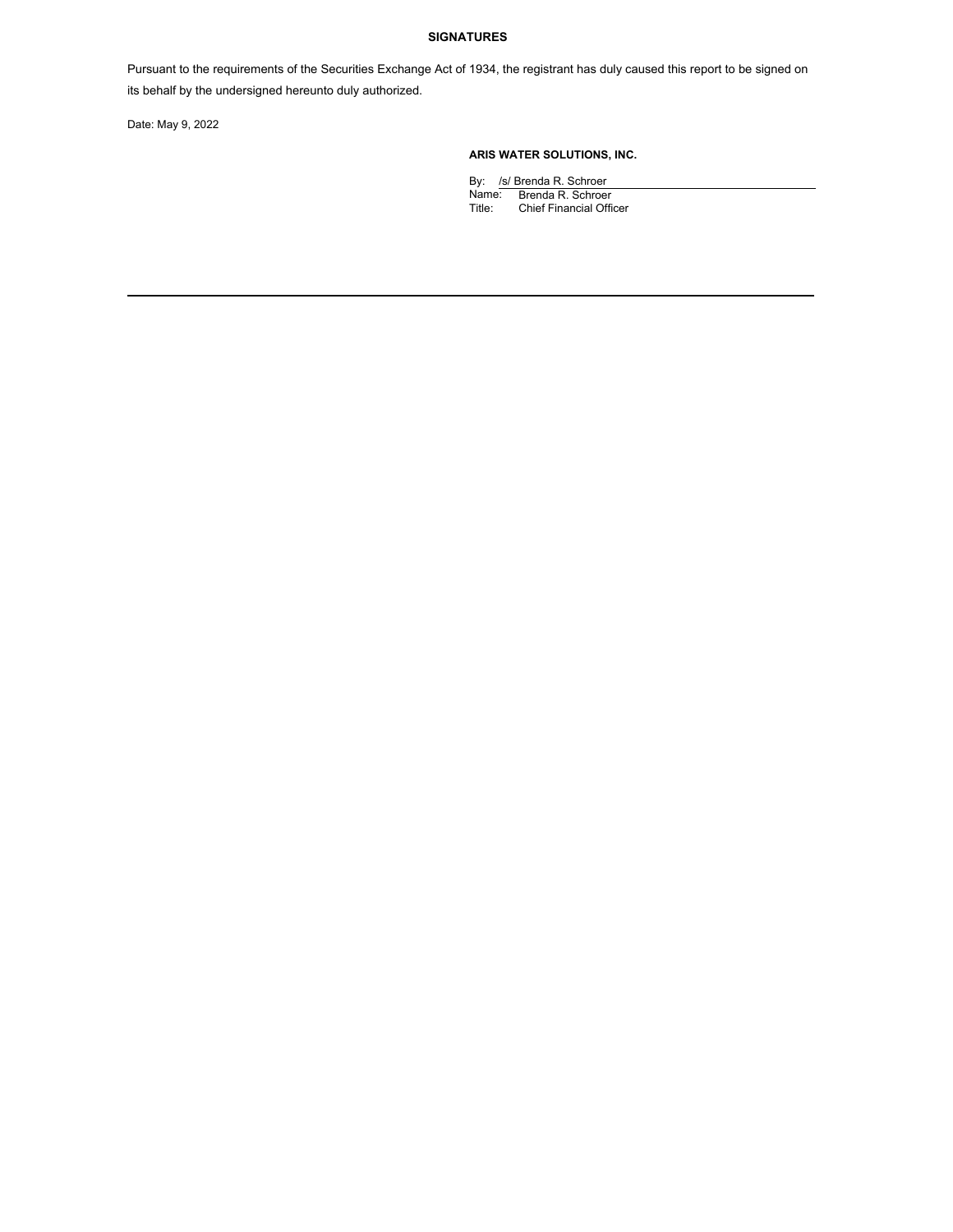

*Source: Aris Water Solutions, Inc.*

*May 9, 2022*

# **Aris Water Solutions, Inc. Reports First Quarter 2022 Results**

HOUSTON, Texas, May 9, 2022 – Aris Water Solutions, Inc. (NYSE: ARIS) ("Aris", "Aris Water" or the "Company"), today announced financial and operating results for the first quarter ended March 31, 2022.

#### **FIRST QUARTER 2022 HIGHLIGHTS**

- Total water volumes of approximately 1.2 million barrels per day for the first quarter of 2022, up 45% versus the first quarter of 2021.
- Recycled produced water volumes of approximately 273 thousand barrels per day for the first quarter of 2022, up 290% versus the first quarter of 2021.
- First quarter 2022 consolidated net loss of \$6.6 million, down from consolidated net income of \$2.8 million for the first quarter of 2021 primarily related to a non-cash charge associated with assets held for sale. Adjusted Net Income  $1$  was \$10.0 million. Adjusted EBITDA<sup>1</sup> of \$35.9 million for the first quarter of 2022, up 54% versus the first quarter of 2021.

#### **RECENT EVENTS**

- Announced a new long-term full cycle water management agreement with Chevron. Under the agreement, Aris will provide Chevron with exclusive produced water handling and recycling services in a significant portion of their core Northern Delaware Basin acreage.
- Declared a dividend on the Company's Class A common stock for the second quarter of 2022 of \$0.09 per share.

"Aris finished the first quarter with significant commercial momentum and strong execution," stated Amanda Brock, Chief Executive Officer of Aris. "We continued to move record water volumes on our expansive infrastructure network and grew alongside our premier, long-term contracted customers. Aris's recycled produced water solutions continue to be rapidly adopted by operators and we are improving water sustainability in the Permian Basin. In addition, our recently announced agreement with Chevron is a significant milestone for the team, provides greater visibility to our long-term growth

<span id="page-3-0"></span><sup>1</sup> Adjusted EBITDA and Adjusted Net Income are non-GAAP financial measures. See the supplementary schedules in this press release for a discussion of how we define and calculate Adjusted EBITDA and Adjusted Net Income and a reconciliation thereof to net income, the most comparable GAAP measure.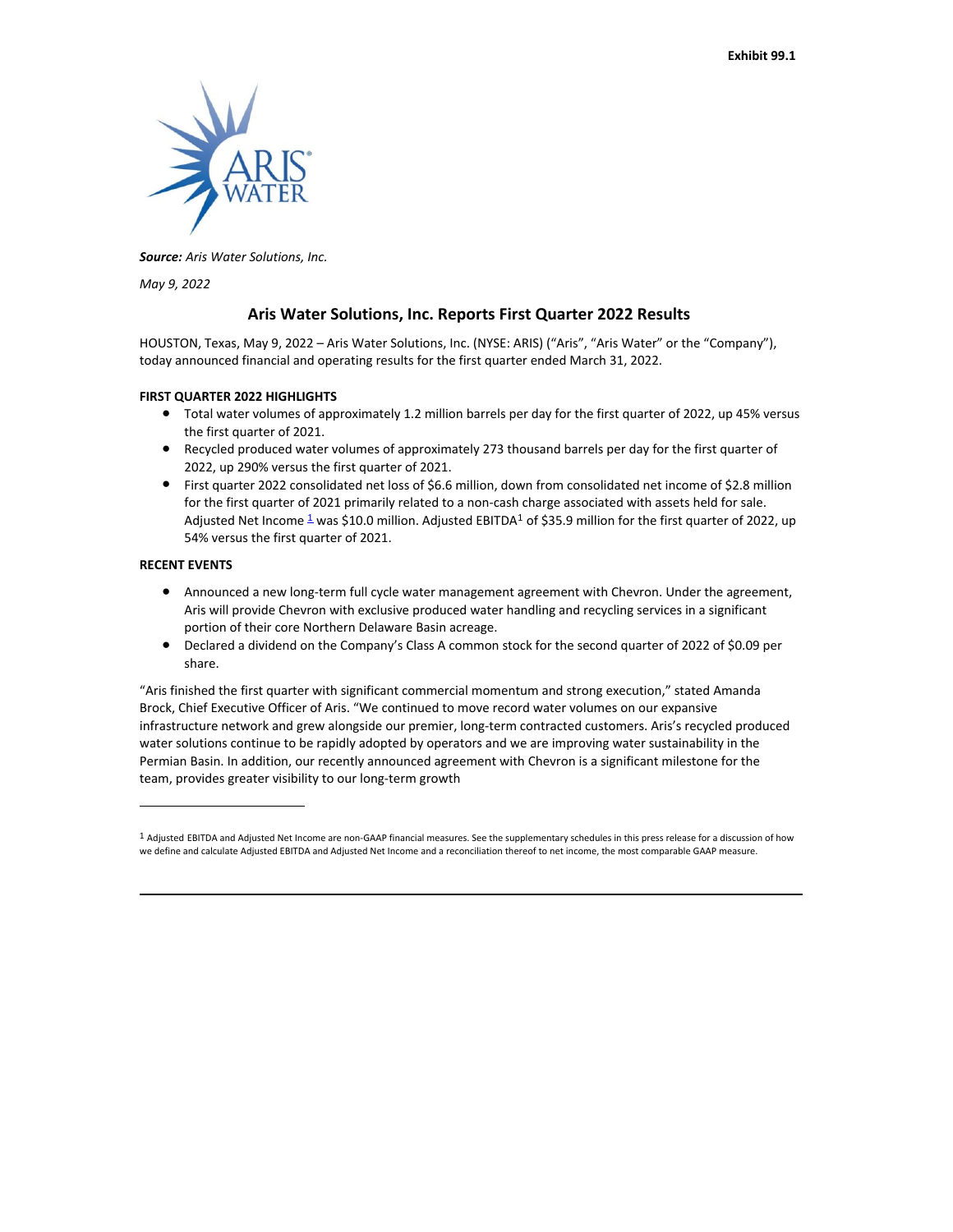trajectory, and represents a strong endorsement of Aris from a leading operator. We are optimistic and confident about Aris's continued growth in 2022 and beyond."

#### **OPERATIONS UPDATE**

For the first quarter of 2022, the Company averaged approximately 1.2 million barrels of water per day of total volumes handled, up approximately 45% from 806 thousand barrels of water per day for the first quarter of 2021. The Company's volume growth was primarily driven by increased activity levels from our long-term contracted customers and continued adoption of our recycled produced water solutions.

In March of 2022, Aris announced an expansion of its alliance with Texas Pacific Land Corporation ("TPL"). As part of the expanded relationship, Aris has access across TPL's Northern Delaware surface acreage to provide a full suite of produced water services, including incremental water recycling for two leading large-cap customers operating on TPL royalty and surface acreage. In addition, Aris received key additional shallow interval water handling locations with the ability to permit more as needed.

#### **FINANCIAL UPDATE**

During the first quarter of 2022 the Company recorded a consolidated net loss of \$6.6 million, down from consolidated net income of \$2.8 million for the first quarter of 2021. The net loss was primarily related to a noncash charge associated with assets held for sale. Adjusted Net Income <sup>1</sup> was \$10.0 million.

The Company had Adjusted EBITDA<sup>1</sup> of \$35.9 million for the first quarter of 2022 compared to \$23.4 million in the first quarter of 2021, an increase of 54%. Aris continues to grow its Adjusted EBITDA alongside activity level increases from its long-term contracted customers and increased demand for its sustainable water recycling solutions.

The Company had gross margin per barrel of \$0.26 per barrel for the first quarter of 2022 compared to \$0.14 per barrel in the first quarter of [2](#page-4-0)021. The Company had Adjusted Operating Margin per barrel <sup>2</sup> of \$0.42 per barrel for the first quarter of 2022, compared to \$0.39 per barrel in the first quarter of 2021.

First quarter 2022 property, plant, and equipment expenditures totaled \$9.8 million compared to \$20.3 million in the first quarter of 2021. Aris continues to invest in high-return capital projects that support its long-term contracted customers and leverage its existing infrastructure.

#### **STRONG BALANCE SHEET AND LIQUIDITY**

As of March 31, 2022, the Company had approximately \$67.8 million in cash and an undrawn and available \$200.0 million revolving credit facility for a total available liquidity of \$267.8 million.

#### **SECOND QUARTER 2022 DIVIDEND**

On May 6, 2022, Aris announced that its Board of Directors declared a dividend on its Class A common stock for the second quarter of 2022 of \$0.09 per share. In conjunction with the dividend payment, a distribution of \$0.09 per unit will be paid to unit holders of Solaris Midstream Holdings, LLC. The

<span id="page-4-0"></span> $^2$  Adiusted Operating Margin per Barrel is a non-GAAP financial measure. See the supplementary schedules in this press release for a discussion of how we define and calculate Adjusted Operating Margin per Barrel and a reconciliation thereof to gross margin, the most comparable GAAP measure.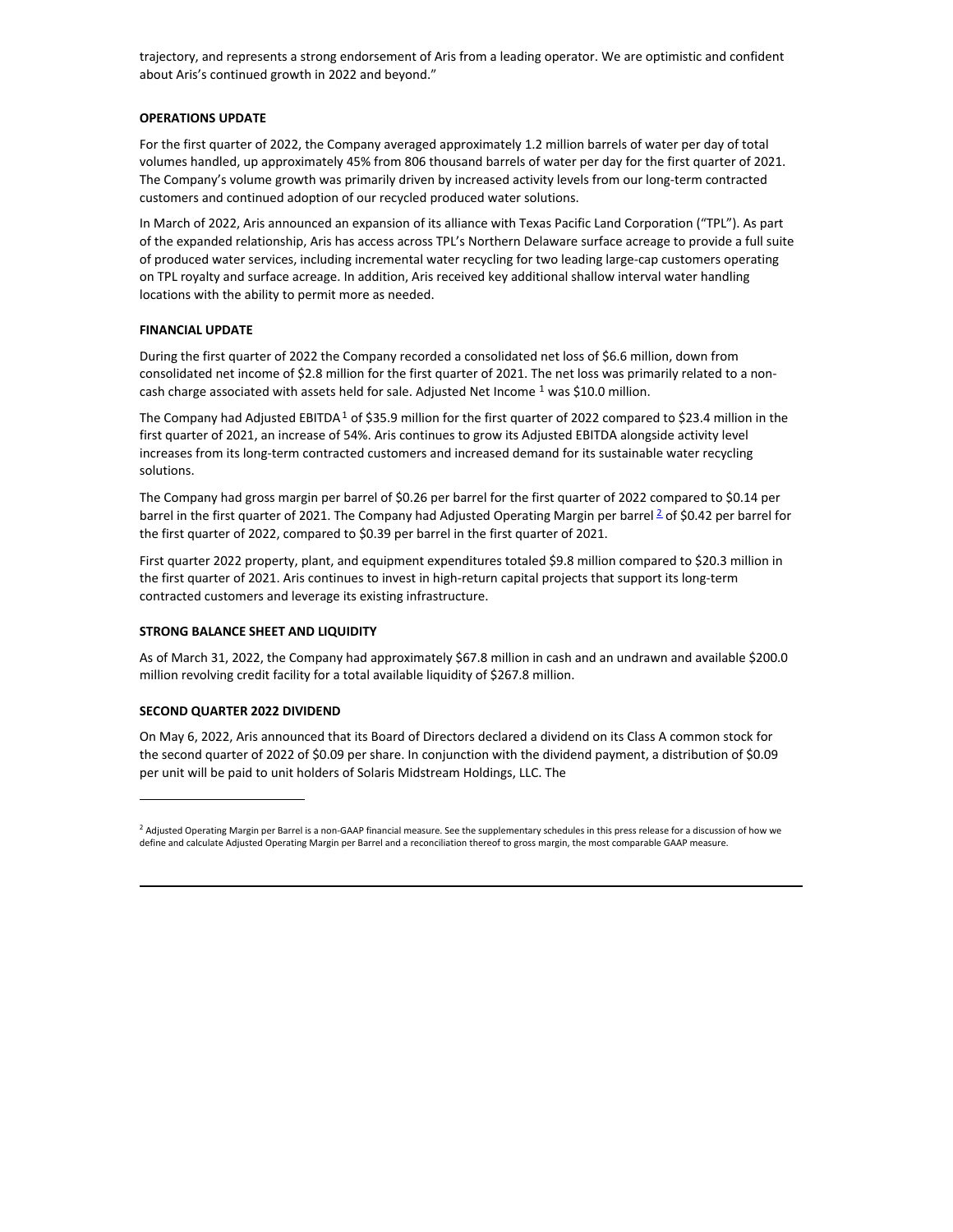dividend will be paid on May 31, 2022, to holders of record of the Company's Class A common stock as of the close of business on May 19, 2022. The distribution to unit holders of Solaris Midstream Holdings, LLC will be subject to the same payment and record dates.

#### **INCREASED 2022 OUTLOOK**

Aris is updating its 2022 outlook to reflect the impact of the recently signed long-term agreement with Chevron as well as increased activity levels in the Northern Delaware Basin. For the year of 2022, Aris is now projecting increased Adjusted EBITDA<sup>1</sup> between \$165.0 and \$175.0 million and property, plant, and equipment expenditures between \$140.0 and \$150.0 million. For the second quarter of 2022, Aris projects Adjusted EBITDA<sup>1</sup> of \$38.0-\$40.0 million. Aris is investing additional capital in 2022 to support the Chevron agreement as well as incremental projected growth from our other long-term contracted customers.

## **CONFERENCE CALL**

Aris will host a conference call and webcast for investors and analysts to discuss its results for the first quarter of 2022 on Tuesday, May 10, 2022, at 8:00 a.m. Central Time (9:00 a.m. Eastern Time). Participants should call (877) 407-5792 and should refer to Aris Water Solutions, Inc. when dialing in. An audio replay of the conference call will be available shortly after the conclusion of the call and will remain available for approximately 14 days. To access the replay, call (877) 660-6853 (United States/Canada) or (201) 612-7415 (International) and enter access code 13727969. A live broadcast of the earnings conference call and the related earnings presentation will also be available via the internet at www.ariswater.com under the "Investors" section of the website. A replay will also be available on the website following the call.

## About Aris Water Solutions, Inc.

Aris Water Solutions, Inc. is a leading, growth-oriented environmental infrastructure and solutions company that directly helps its customers reduce their water and carbon footprints. Aris Water delivers full-cycle water handling and recycling solutions that increase the sustainability of energy company operations. Its integrated pipelines and related infrastructure create long-term value by delivering high-capacity, comprehensive produced water management, recycling and supply solutions to operators in the core areas of the Permian Basin.

## Forward-Looking Statements

This press release contains "forward-looking statements" within the meaning of Section 27A of the Securities Act of 1933, as amended, and Section 21E of the Securities Exchange Act of 1934, as amended. Examples of forwardlooking statements include, but are not limited to, those regarding the Company's business strategy, its industry, its future profitability, the various risks and uncertainties associated with the extraordinary market environment and impacts resulting from the volatility in global oil markets and the COVID-19 pandemic, expected capital expenditures and the impact of such expenditures on performance, management changes, current and potential future long-term contracts and the Company's future business and financial performance. In some cases, you can identify forward-looking statements by terminology such as "anticipate," "guidance," "preliminary," "project," "estimate," "expect," "continue," "intend," "plan," "believe," "forecast," "future," "potential," "may," "possible," "could" and variations of such words or similar expressions. Forward-looking statements are based on the Company's current expectations and assumptions regarding its business, the economy and other future conditions. Because forward-looking statements relate to the future, by their nature, they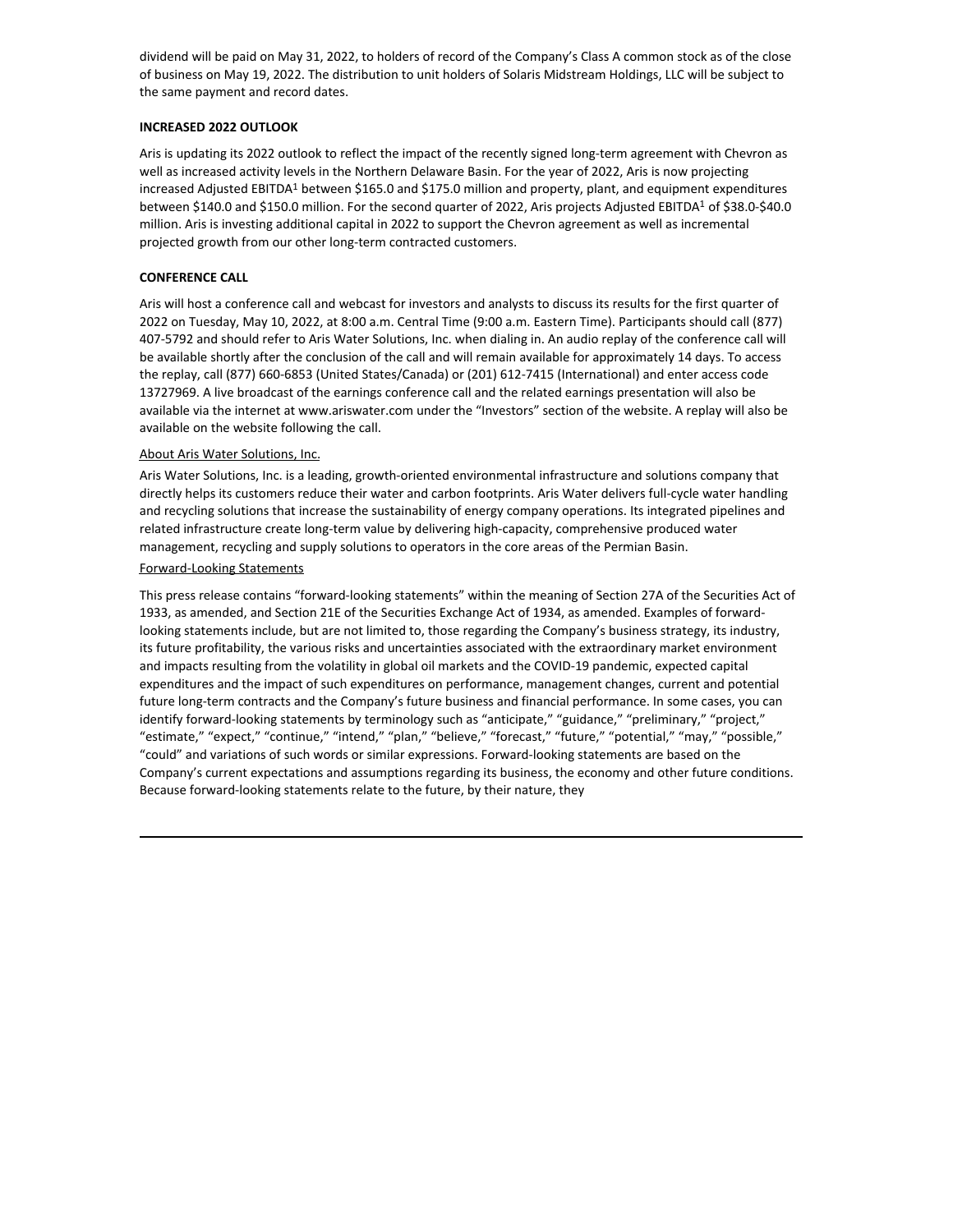are subject to inherent uncertainties, risks and changes in circumstances that are difficult to predict. As a result, the Company's actual results may differ materially from those contemplated by the forward-looking statements. Factors that could cause the Company's actual results to differ materially from the results contemplated by such forward-looking statements include, but are not limited to the risk factors discussed or referenced in its filings made from time to time with the U.S. Securities and Exchange Commission. Readers are cautioned not to place undue reliance on forward-looking statements, which speak only as of the date hereof. Factors or events that could cause the Company's actual results to differ may emerge from time to time, and it is not possible for the Company to predict all of them. The Company undertakes no obligation to update or revise any forward-looking statement, whether as a result of new information, future developments or otherwise, except as may be required by law.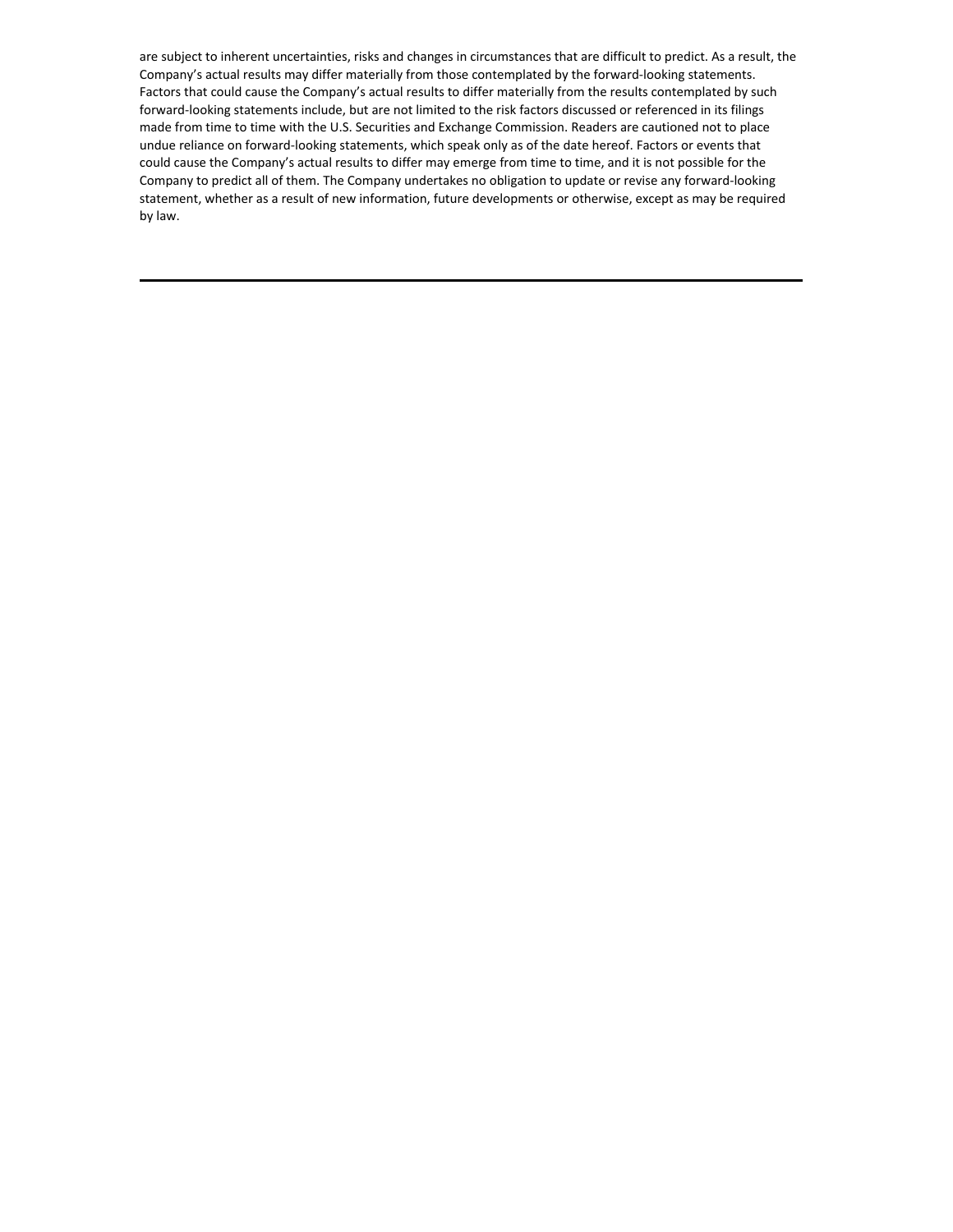#### **Table 1 Aris Water Solutions, Inc. Condensed Consolidated Statements of Operations (Unaudited)**

| (in thousands, except for share and per share amounts)                         | <b>Three Months Ended</b><br>March 31, |            |    |                |
|--------------------------------------------------------------------------------|----------------------------------------|------------|----|----------------|
|                                                                                |                                        | 2022       |    | 2021           |
| Revenue                                                                        |                                        |            |    |                |
| <b>Produced Water Handling</b>                                                 | \$                                     | 35,100     | \$ | 21,651         |
| <b>Produced Water Handling-Affiliates</b>                                      |                                        | 21.081     |    | 18,086         |
| <b>Water Solutions</b>                                                         |                                        | 11,644     |    | 1,943          |
| <b>Water Solutions-Affiliates</b>                                              |                                        | 3,144      |    | 4,509          |
| <b>Total Revenue</b>                                                           |                                        | 70,969     |    | 46,189         |
| <b>Cost of Revenue</b>                                                         |                                        |            |    |                |
| <b>Direct Operating Costs</b>                                                  |                                        | 26.671     |    | 20,754         |
| Depreciation, Amortization and Accretion                                       |                                        | 16,579     |    | 14,957         |
| <b>Total Cost of Revenue</b>                                                   |                                        | 43,250     |    | 35,711         |
| <b>Operating Costs and Expenses</b>                                            |                                        |            |    |                |
| General and Administrative                                                     |                                        | 10,730     |    | 4,695          |
| Impairment of Long-Lived Assets                                                |                                        | 15,597     |    |                |
| Loss on Asset Disposal and Other                                               |                                        | 1.064      |    | 317            |
| <b>Total Operating Expenses</b>                                                |                                        | 27,391     |    | 5,012          |
| <b>Operating (Loss) Income</b>                                                 |                                        | 328        |    | 5,466          |
| Interest Expense, Net                                                          |                                        | 7,785      |    | 2,651          |
| (Loss) Income Before Income Taxes                                              |                                        | (7, 457)   |    | 2,815          |
| Income Tax Benefit                                                             |                                        | (840)      |    |                |
| Net (Loss) Income                                                              |                                        | (6, 617)   |    | 2,815          |
| Equity Accretion and Dividend-Redeemable Preferred Units                       |                                        |            |    | $\overline{7}$ |
| Net (Loss) Income Attributable to Stockholders'/Members' Equity                | \$                                     | (6, 617)   | \$ | 2,822          |
| Net Loss Attributable to Noncontrolling Interest                               |                                        | (4, 395)   |    |                |
| Net Loss Attributable to Aris Water Solutions, Inc.                            | \$                                     | (2,222)    |    |                |
|                                                                                |                                        |            |    |                |
| Net Loss Per Share of Class A Common Stock, Basic and Diluted                  | \$                                     | (0.11)     |    |                |
| Weighted Average Shares of Class A Common Stock Outstanding, Basic and Diluted |                                        | 21,852,966 |    |                |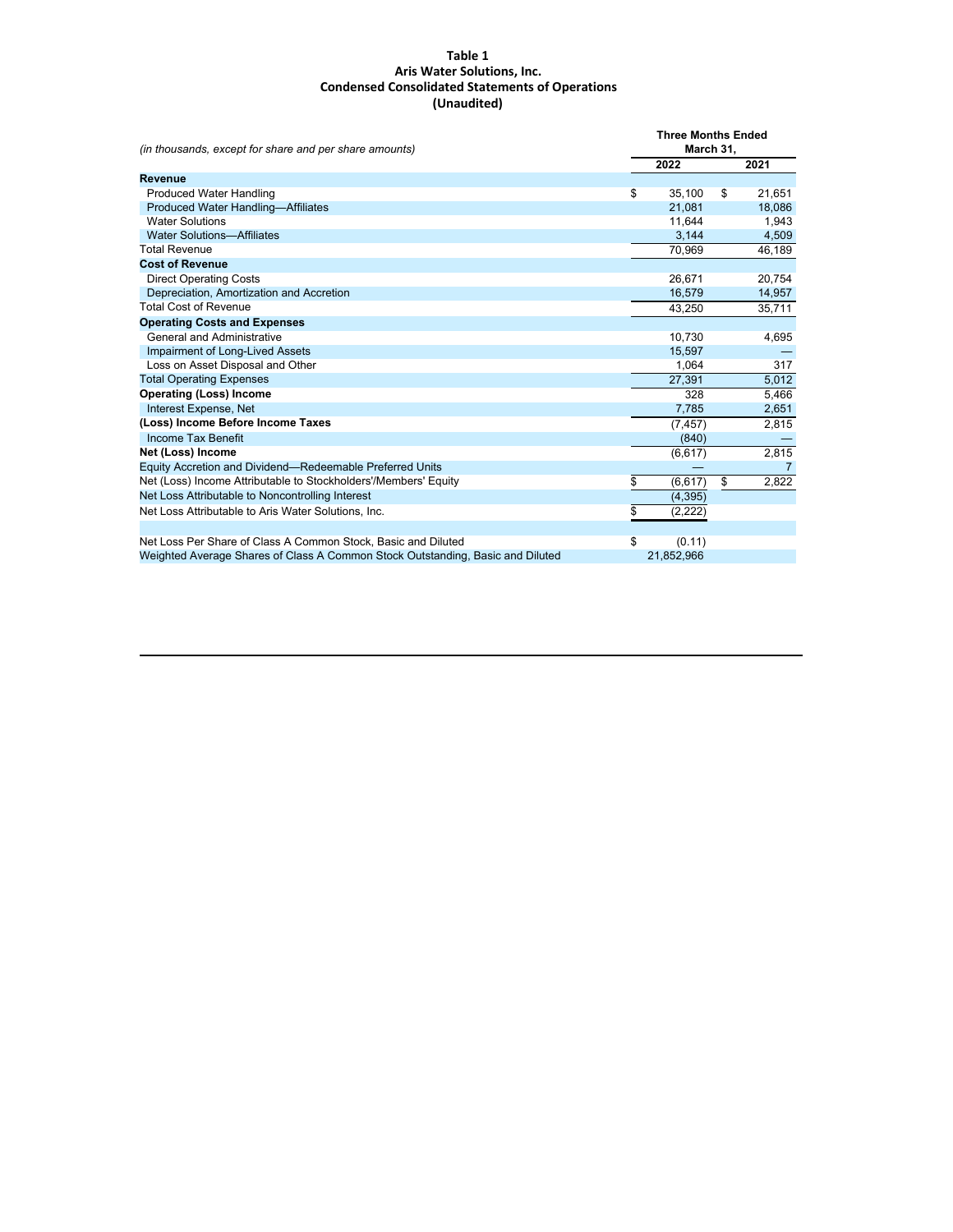#### **Table 2 Aris Water Solutions, Inc. Condensed Consolidated Balance Sheets (Unaudited)**

| (in thousands, except for share and per share amounts)                           | March 31,<br>2022 |           | December 31,<br>2021 |  |
|----------------------------------------------------------------------------------|-------------------|-----------|----------------------|--|
| <b>Assets</b>                                                                    |                   |           |                      |  |
| Cash                                                                             | \$                | 67,779    | \$<br>60,055         |  |
| Accounts Receivable, Net                                                         |                   | 50,792    | 41,973               |  |
| <b>Accounts Receivable from Affiliate</b>                                        |                   | 19,584    | 20,191               |  |
| <b>Other Receivables</b>                                                         |                   | 2,730     | 4,126                |  |
| <b>Prepaids and Deposits</b>                                                     |                   | 5,191     | 6,043                |  |
| <b>Assets Held for Sale</b>                                                      |                   | 7,450     |                      |  |
| <b>Total Current Assets</b>                                                      |                   | 153,526   | 132,388              |  |
| <b>Fixed Assets</b>                                                              |                   |           |                      |  |
| Property, Plant and Equipment                                                    |                   | 696,275   | 700,756              |  |
| <b>Accumulated Depreciation</b>                                                  |                   | (68, 160) | (67, 749)            |  |
| Total Property, Plant and Equipment, Net                                         |                   | 628,115   | 633,007              |  |
| Intangible Assets, Net                                                           |                   | 295,746   | 304,930              |  |
| Goodwill                                                                         |                   | 34,585    | 34,585               |  |
| Deferred Income Tax Assets, Net                                                  |                   | 22,439    | 19,933               |  |
| Right-of-Use Assets                                                              |                   | 7,002     |                      |  |
| <b>Other Assets</b>                                                              |                   | 1,708     | 1,850                |  |
| <b>Total Assets</b>                                                              | \$                | 1,143,121 | \$<br>1,126,693      |  |
| <b>Liabilities and Stockholders' Equity</b>                                      |                   |           |                      |  |
| <b>Accounts Payable</b>                                                          | \$                | 19,281    | \$<br>7,082          |  |
| <b>Payables to Affiliate</b>                                                     |                   | 1,740     | 1,499                |  |
| <b>Accrued and Other Current Liabilities</b>                                     |                   | 46,174    | 40,464               |  |
| <b>Total Current Liabilities</b>                                                 |                   | 67,195    | 49,045               |  |
| Long-Term Debt, Net of Debt Issuance Costs                                       |                   | 392,518   | 392,051              |  |
| <b>Asset Retirement Obligation</b>                                               |                   | 7,530     | 6,158                |  |
| Tax Receivable Agreement Liability                                               |                   | 77,095    | 75,564               |  |
| Other Long-Term Liabilities                                                      |                   | 5,398     | 1,336                |  |
| <b>Total Liabilities</b>                                                         |                   | 549,736   | 524,154              |  |
| <b>Commitments and Contingencies</b>                                             |                   |           |                      |  |
| Stockholders' Equity:                                                            |                   |           |                      |  |
| Preferred Stock \$0.01 par value, 50,000,000 authorized.                         |                   |           |                      |  |
| None issued or outstanding as of March 31, 2022 and December 31, 2021            |                   |           |                      |  |
| Class A Common Stock \$0.01 par value, 600,000,000 authorized, 22,006,624        |                   |           |                      |  |
| issued and 21,996,433 outstanding as of March 31, 2022, 21,858,022 issued and    |                   |           |                      |  |
| 21,847,831 outstanding as of December 31, 2021                                   |                   | 219       | 218                  |  |
| Class B Common Stock \$0.01 par value, 180,000,000 authorized, 31,568,017        |                   |           |                      |  |
| issued and outstanding as of March 31, 2022, 31, 716, 104 issued and outstanding |                   |           |                      |  |
| as of December 31, 2021                                                          |                   | 316       | 317                  |  |
| Treasury Stock (at Cost), 10,191 shares                                          |                   | (135)     | (135)                |  |
| <b>Additional Paid-in-Capital</b>                                                |                   | 215,805   | 212,926              |  |
| <b>Accumulated Deficit</b>                                                       |                   | (4,741)   | (457)                |  |
| Total Stockholders' Equity Attributable to Aris Water Solutions, Inc.            |                   | 211,464   | 212,869              |  |
| Noncontrolling Interests                                                         |                   | 381,921   | 389,670              |  |
| <b>Total Stockholders' Equity</b>                                                |                   | 593,385   | 602,539              |  |
| <b>Total Liabilities and Stockholders' Equity</b>                                | \$                | 1,143,121 | \$<br>1,126,693      |  |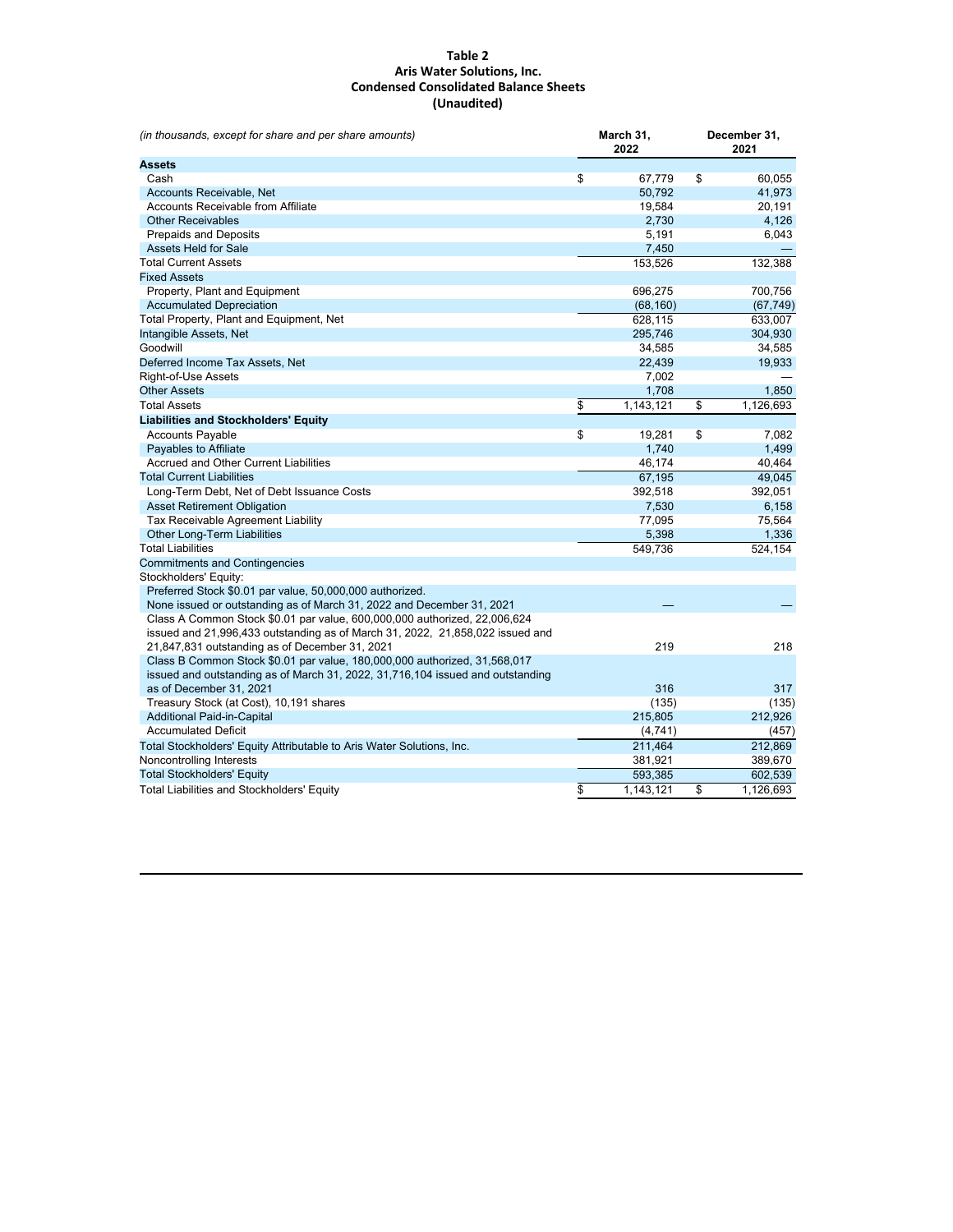#### <span id="page-9-0"></span>**Table 3 Aris Water Solutions, Inc. Condensed Consolidated Statements of Cash Flows (Unaudited)**

| (in thousands)                                                     | Three Months Ended March 31. |          |    |               |
|--------------------------------------------------------------------|------------------------------|----------|----|---------------|
|                                                                    |                              | 2022     |    | 2021          |
| <b>Cash Flow from Operating Activities</b>                         |                              |          |    |               |
| Net (Loss) Income                                                  | \$                           | (6,617)  | \$ | 2,815         |
| Adjustments to reconcile Net (Loss) Income to Net Cash provided by |                              |          |    |               |
| <b>Operating Activities:</b>                                       |                              |          |    |               |
| Deferred Income Tax Benefit                                        |                              | (840)    |    |               |
| Depreciation, Amortization and Accretion                           |                              | 16,579   |    | 14,957        |
| Stock-Based Compensation                                           |                              | 2.337    |    |               |
| Impairment of Long-Lived Assets                                    |                              | 15,597   |    |               |
| Loss on Disposal of Asset, Net                                     |                              | 554      |    | 44            |
| <b>Abandoned Projects</b>                                          |                              | 2        |    | 211           |
| Amortization of Deferred Financing Costs                           |                              | 565      |    | 214           |
| Other                                                              |                              | 203      |    |               |
| Changes in Operating Assets and Liabilities:                       |                              |          |    |               |
| <b>Accounts Receivable</b>                                         |                              | (7,996)  |    | 850           |
| Accounts Receivable from Affiliate                                 |                              | 608      |    | (768)         |
| <b>Other Receivables</b>                                           |                              | 795      |    | 896           |
| Prepaids, Deposits and Other Current Assets                        |                              | 852      |    | 923           |
| <b>Accounts Payable</b>                                            |                              | 1,026    |    | (2,928)       |
| Payables to Affiliate                                              |                              | 241      |    | 246           |
| Adjustment in Deferred Revenue                                     |                              | 14       |    | (149)         |
| Accrued Liabilities and Other                                      |                              | 2,470    |    | (737)         |
| <b>Net Cash Provided by Operating Activities</b>                   |                              | 26,390   |    | 16,574        |
| <b>Cash Flow from Investing Activities</b>                         |                              |          |    |               |
| Property, Plant and Equipment Expenditures                         |                              | (9, 810) |    | (20, 326)     |
| <b>Net Cash Used in Investing Activities</b>                       |                              | (9, 810) |    | (20, 326)     |
|                                                                    |                              |          |    |               |
| <b>Cash Flow from Financing Activities</b>                         |                              |          |    |               |
| Dividends and Distributions Paid                                   |                              | (8,856)  |    |               |
| <b>Members' Contributions</b>                                      |                              |          |    |               |
| Net Cash (Used In) Provided by Financing Activities                |                              | (8, 856) |    | $\frac{5}{5}$ |
|                                                                    |                              |          |    |               |
| Net Increase (Decrease) in Cash                                    |                              | 7,724    |    | (3,747)       |
| Cash, Beginning of Period                                          |                              | 60,055   |    | 24,932        |
| <b>Cash, End of Period</b>                                         | \$                           | 67,779   | \$ | 21,185        |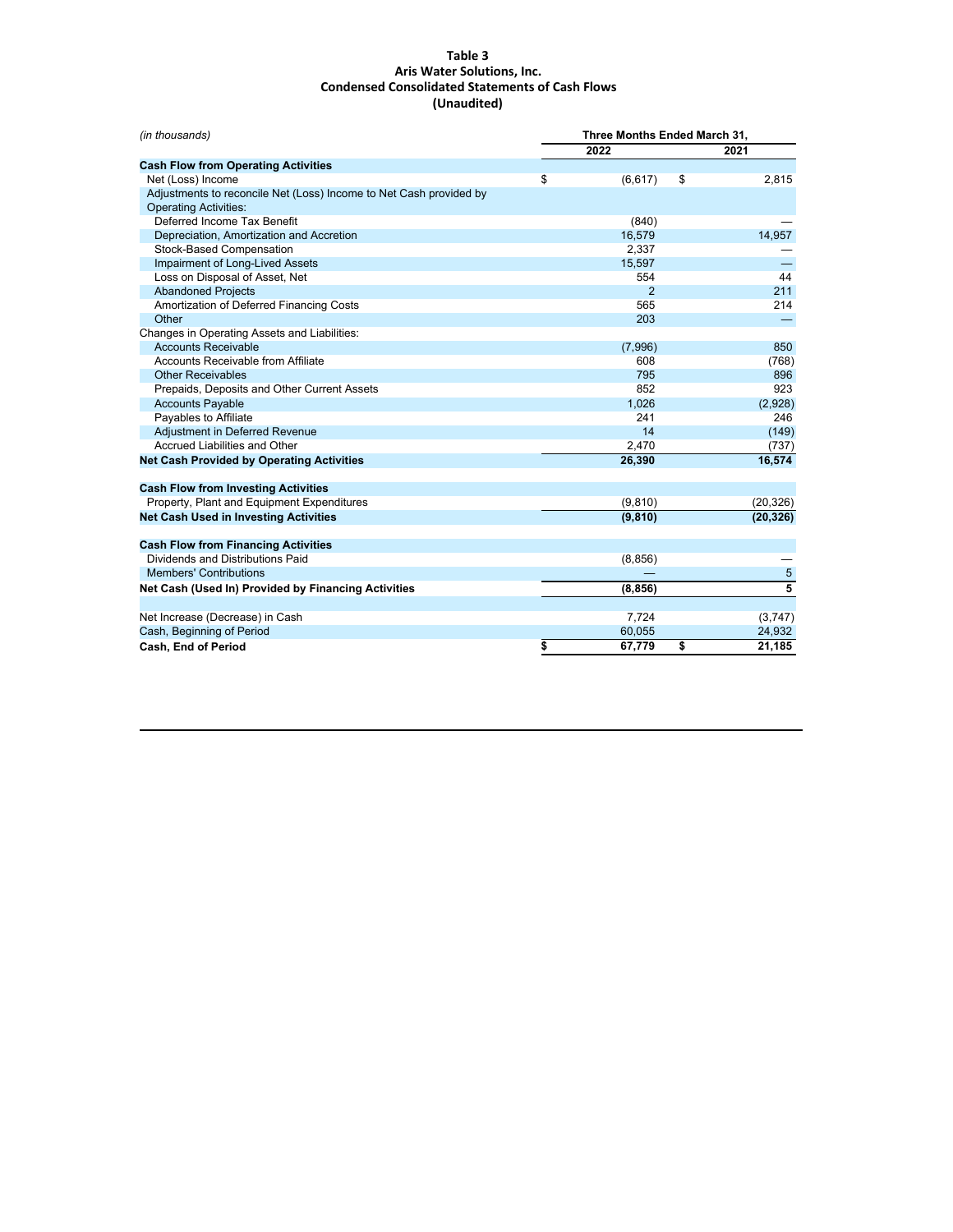#### **Use of Non-GAAP Financial Information**

The Company uses financial measures that are not calculated in accordance with U.S. generally accepted accounting principles ("GAAP"), including Adjusted EBITDA, Adjusted Operating Margin Adjusted Operating Margin per Barrel, and Adjusted Net Income. Although these Non-GAAP financial measures are important factors in assessing the Company's operating results and cash flows, they should not be considered in isolation or as a substitute for net income or gross margin or any other measures prepared under GAAP.

The Company calculates Adjusted EBITDA as net income (loss) plus: interest expense; income taxes; depreciation, amortization and accretion expense; asset impairments and abandoned project charges; losses on the sale and/or exchange of assets; loss on debt modification; and non-recurring or unusual expenses or charges (including temporary power costs), less any gains on sale and/or exchange of assets.

The Company calculates Adjusted Operating Margin as Gross Margin plus depreciation, amortization and accretion and temporary power costs. The Company defines Adjusted Operating Margin per Barrel as Adjusted Operating Margin divided by total volumes.

The Company calculates Adjusted Net Income as Net Income (Loss) Attributable to Stockholder'/Members' Equity plus the after-tax impacts of stock-based compensation and plus or minus the after-tax impacts of certain items affecting comparability, which are typically noncash and/or nonrecurring items.

For the quarter ended March 31, 2022, the Company calculates its current leverage ratio as net debt as of March 31, 2022, divided by annualized 1Q 2022 Adjusted EBITDA. Net debt is calculated as the principal amount of total debt as of March 31, 2022, less cash as of March 31, 2022.

The Company believes these presentations are used by investors and professional research analysts for the valuation, comparison, rating, and investment recommendations of companies within its industry. Similarly, the Company's management uses this information for comparative purposes as well. Adjusted EBITDA, Adjusted Operating Margin, Adjusted Operating Margin per Barrel, and Adjusted Net Income are not measures of financial performance under GAAP and should not be considered as measures of liquidity or as alternatives to net income (loss) or gross margin. Additionally, these presentations as defined by the Company may not be comparable to similarly titled measures used by other companies and should be considered in conjunction with net income (loss) and other measures prepared in accordance with GAAP, such as gross margin, operating income, net income or cash flows from operating activities.

Although we provide forecasts for the non-GAAP measure Adjusted EBITDA, we are not able to forecast the most directly comparable measure net income calculated and presented in accordance with GAAP without unreasonable effort. Certain elements of the composition of the GAAP net income are not predictable, making it impractical for us to forecast. Such elements include but are not limited to non-recurring gains or losses, unusual or non-recurring items, income tax benefit or expense, or one-time transaction costs, which could have a significant impact on the GAAP measure. As a result, no reconciliation of forecasted Adjusted EBITDA to forecasted GAAP net income is provided.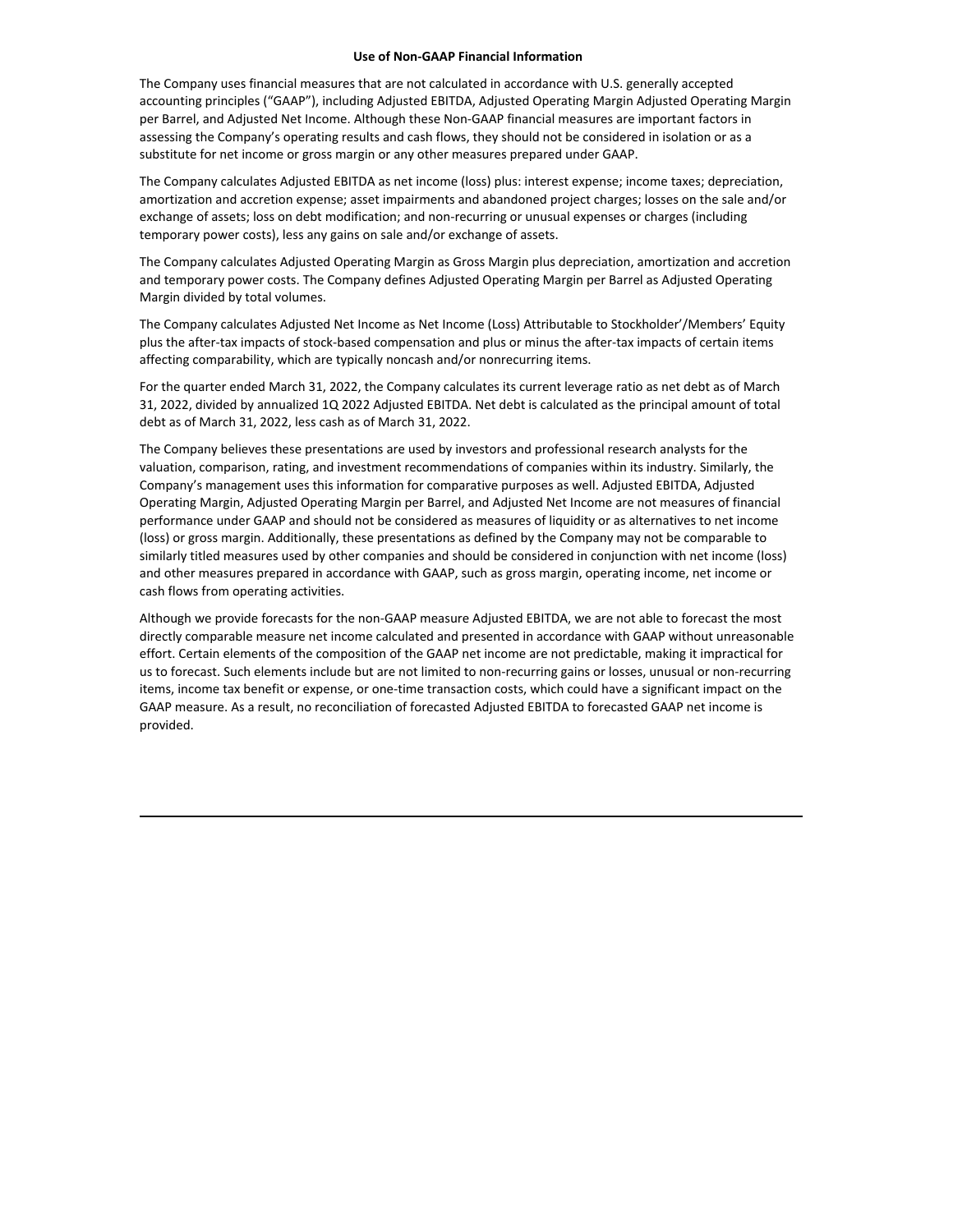#### **Table 4 Aris Water Solutions, Inc. Operating Metrics (Unaudited)**

|                                         | <b>Three Months Ended</b><br>March 31, |       |    |      |
|-----------------------------------------|----------------------------------------|-------|----|------|
|                                         |                                        | 2022  |    | 2021 |
| Thousand barrels water per day          |                                        |       |    |      |
| <b>Produced Water Handling Volumes</b>  |                                        | 803   |    | 648  |
| <b>Water Solutions Volumes:</b>         |                                        |       |    |      |
| Recycled Produced Water Volumes Sold    |                                        | 273   |    | 70   |
| <b>Groundwater Volumes Sold</b>         |                                        | 66    |    | 33   |
| Groundwater Volumes Transferred         |                                        | 25    |    | 55   |
| <b>Total Water Solutions Volumes</b>    |                                        | 364   |    | 158  |
| <b>Total Volumes</b>                    |                                        | 1,167 |    | 806  |
| <b>Per Barrel Operating Metrics</b>     |                                        |       |    |      |
| Produced Water Handling Revenue/Barrel  | \$                                     | 0.78  | \$ | 0.68 |
| Water Solutions Revenue/Barrel          | \$                                     | 0.45  | \$ | 0.45 |
| <b>Revenue/Barrel of Total Volumes</b>  | \$                                     | 0.68  | \$ | 0.64 |
| Direct Operating Costs/Barrel           |                                        | 0.25  | \$ | 0.29 |
| <b>Adjusted Operating Margin/Barrel</b> | \$                                     | 0.42  | \$ | 0.39 |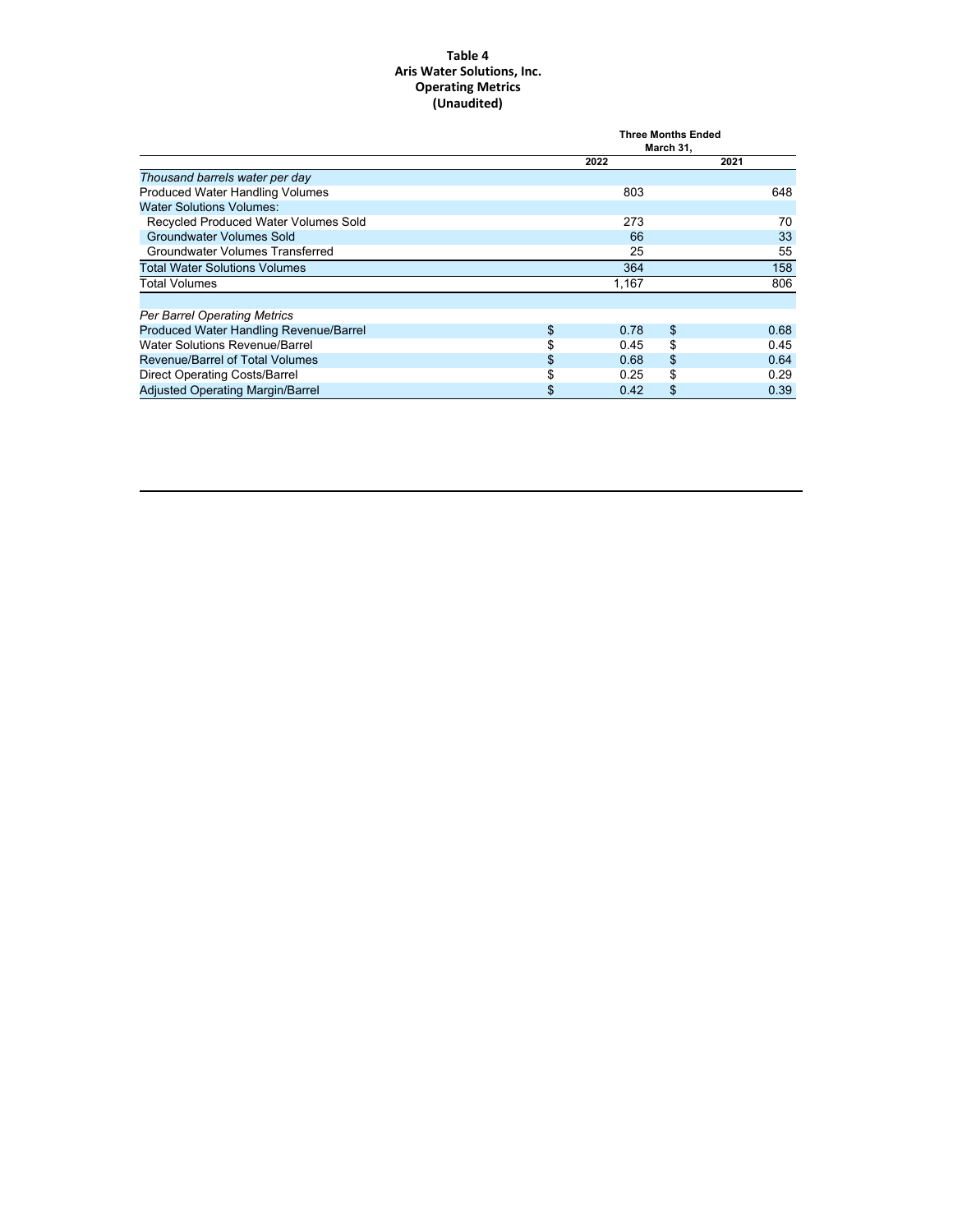#### **Table 5 Aris Water Solutions, Inc. Reconciliation of Net Income (Loss) to Non-GAAP Adjusted EBITDA (Unaudited)**

| (in thousands)                           | <b>Three Months Ended</b><br>March 31, |    |        |  |
|------------------------------------------|----------------------------------------|----|--------|--|
|                                          | 2022                                   |    | 2021   |  |
| Net Income (Loss)                        | \$<br>(6,617)                          | \$ | 2,815  |  |
| Interest Expense, Net                    | 7.785                                  |    | 2,651  |  |
| Income Tax Benefit                       | (840)                                  |    |        |  |
| Depreciation, Amortization and Accretion | 16.579                                 |    | 14,957 |  |
| Impairment of Long-Lived Assets          | 15,597                                 |    |        |  |
| Stock-Based Compensation                 | 2,337                                  |    |        |  |
| <b>Abandoned Projects</b>                |                                        |    | 211    |  |
| <b>Temporary Power Costs</b>             |                                        |    | 2,650  |  |
| Loss on Disposal of Asset, Net           | 554                                    |    | 44     |  |
| <b>Transaction Costs</b>                 | 508                                    |    | 62     |  |
| <b>Adjusted EBITDA</b>                   | \$<br>35.905                           | \$ | 23.390 |  |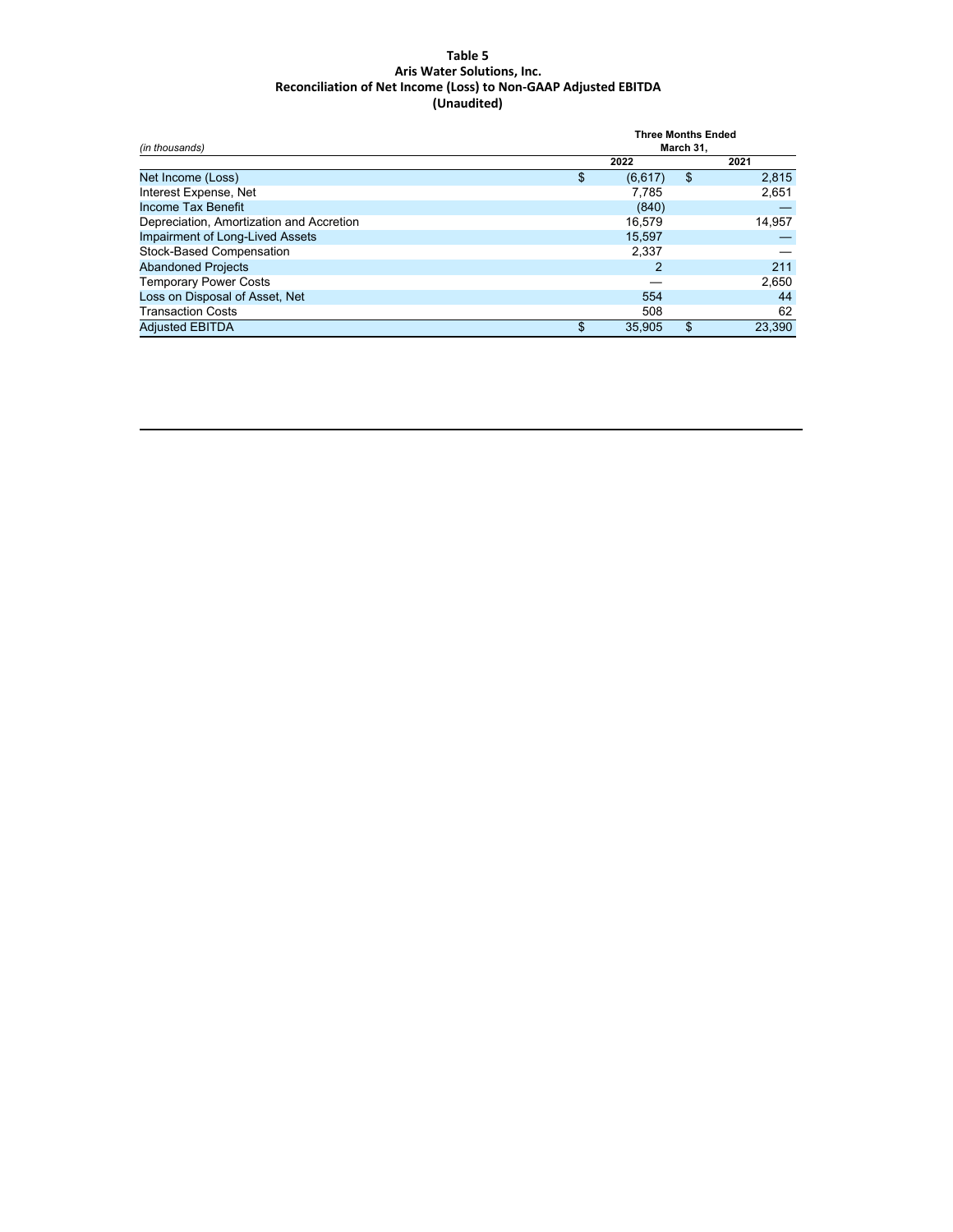#### **Table 6 Aris Water Solutions, Inc. Reconciliation of Gross Margin to Adjusted Operating Margin and Adjusted Operating Margin per Barrel (Unaudited)**

| (in thousands)                           | March 31. |           |    |           |
|------------------------------------------|-----------|-----------|----|-----------|
|                                          |           | 2022      |    | 2021      |
| <b>Total Revenue</b>                     |           | 70.969    | \$ | 46.189    |
| Cost of Revenue                          |           | (43, 250) |    | (35, 711) |
| <b>Gross Margin</b>                      |           | 27.719    |    | 10,478    |
| Depreciation, Amortization and Accretion |           | 16.579    |    | 14.957    |
| <b>Temporary Power Costs</b>             |           |           |    | 2,650     |
| <b>Adjusted Operating Margin</b>         |           | 44.298    |    | 28,085    |
| Total Volumes (Thousands of BBLs)        |           | 105.006   |    | 72,555    |
| <b>Adjusted Operating Margin/BBL</b>     | c         | 0.42      |    | 0.39      |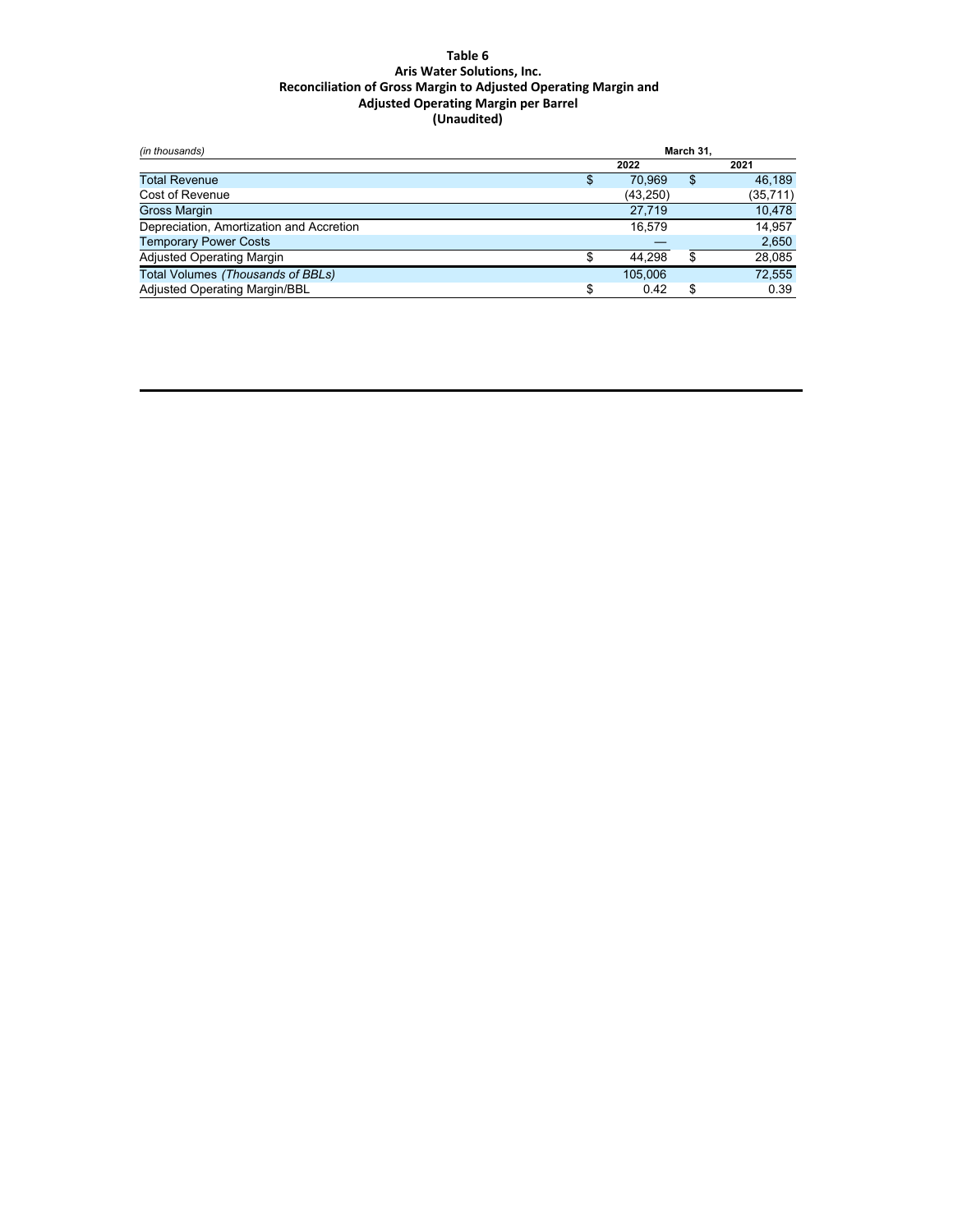#### **Table 7 Aris Water Solutions, Inc. Reconciliation of Net Income (Loss) to Non-GAAP Adjusted Net Income (Unaudited)**

| (in thousands)                    | <b>Three Months Ended</b><br>March 31. |    |       |  |  |
|-----------------------------------|----------------------------------------|----|-------|--|--|
|                                   | 2022                                   |    | 2021  |  |  |
| Net Income (Loss)                 | (6,617)                                | -S | 2,815 |  |  |
| Adjusted items:                   |                                        |    |       |  |  |
| Impairment of Long-Lived Assets   | 15.597                                 |    |       |  |  |
| Loss on Disposal of Asset, Net    | 554                                    |    | 44    |  |  |
| <b>Stock-Based Compensation</b>   | 2,337                                  |    |       |  |  |
| Tax Effect of Adjusting Items (1) | (1,843)                                |    |       |  |  |
| <b>Adjusted Net Income</b>        | 10.028                                 |    | 2.859 |  |  |

(1) Estimated tax effect of adjusted items allocated to Aris' based on statutory rates